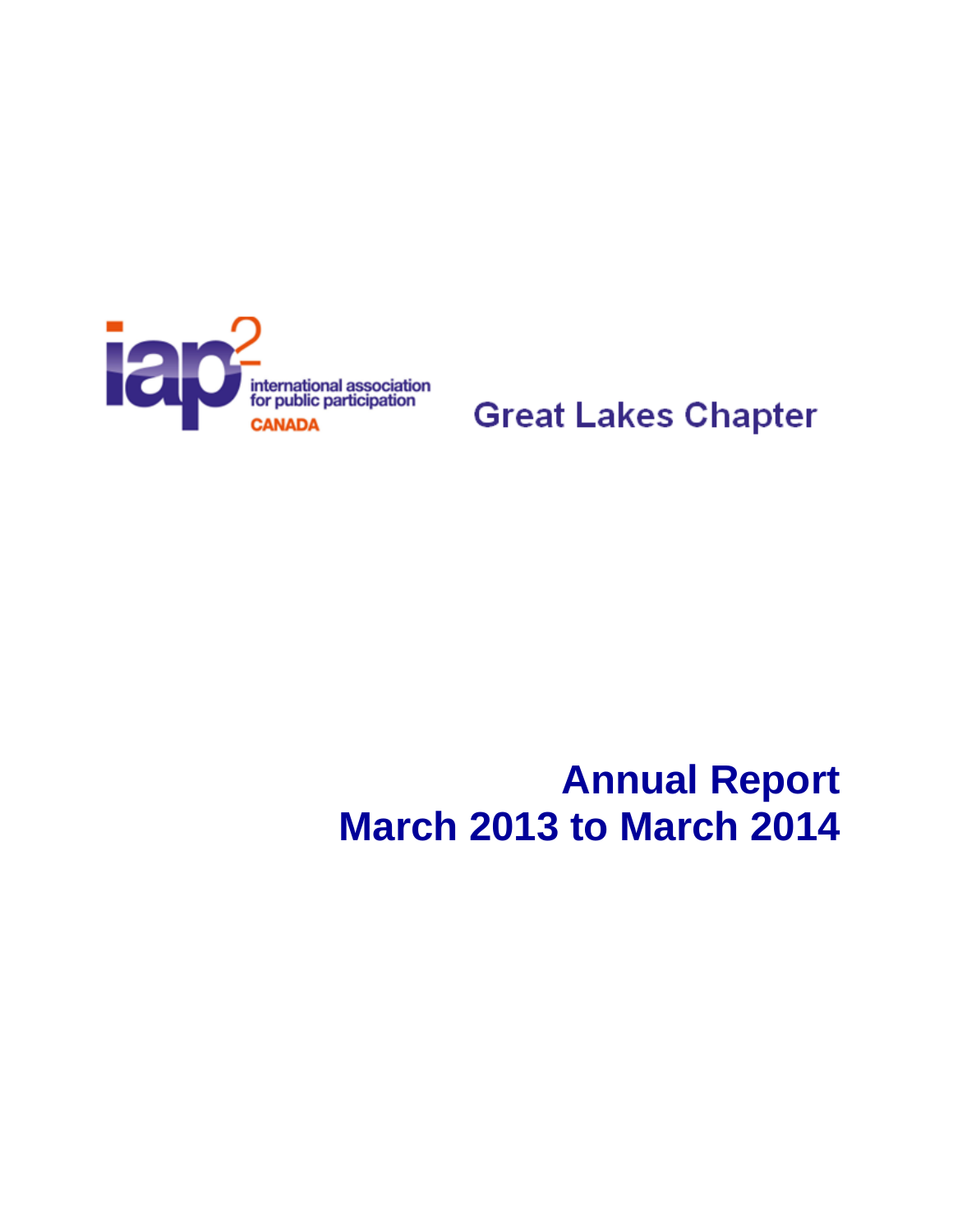### **A bit about us**

"Great Lakes" became an official Chapter of IAP2 Canada in October of 2012, following the signing of a letter of intent and development of a workplan, created by a Steering Committee and many local practitioners. Our focus was to come together as a community and offer top notch networking, professional development and research opportunities for local public participation practitioners. Our Chapter extends from Windsor to Kingston; Barrie to Fort Erie; and along the corridors of Highways 400, 401 and the Queen Elizabeth Way.

The first order of business was to carry out an election process. Eight candidates submitted their names for consideration and in March 2013, we came together for the first time to start to add substance to the hopes for our newly created Chapter. We hope you enjoy reading about our journey.

#### **Meet our 2013 Executive Team**

Tracey Ehl, President Carrie-Lynn Ognibene, Vice President Mike Sullivan, Secretary Laurie Bruce, Treasurer Sherif Kinawy, Research Karla Kolli, Chapter Liaison Katrina McCullough, Communications Sheila Wilson, Membership



#### **Message from the Chair**

Wow! We did it. A small, but committed group of local P2 practitioners came together to create a vision for an organization where we could connect, learn, vent and grow together. The seeds that have been planted this year are the beginning of our growth.

I believe that this growth should be slow and measured, meaningful and fun. This is in recognition of the many hats that each of us wears as people, practitioners, family and friends. These seeds have already started and will continue to bear fruit in the form of new ideas, new opportunities, new activities, new friends and hopefully, new members.

Our membership numbers though are not the only measure of our footprint. We have been involved in a number of national activities, such as the first State of the Practice Survey, and the development of IAP2Canada's Core Value Awards Program, that will expand the reach of IAP2 and connect to others outside of our Chapter.

It has been a pleasure to work with this first Executive Team, field inquiries from practitioners who are discovering IAP2, and to meet practitioners from across Southern Ontario. As we wrap up this first year, a few special thanks are in order.

- To our team members whose terms are finishing. Sheila Wilson took on the "membership" role. She contacted everyone whose memberships had lapsed and encouraged them to reconnect. Sheila also brought a much needed, non-GTA perspective to the table, critical if we are to engage fully with practitioners across our broad geography. Thanks a million.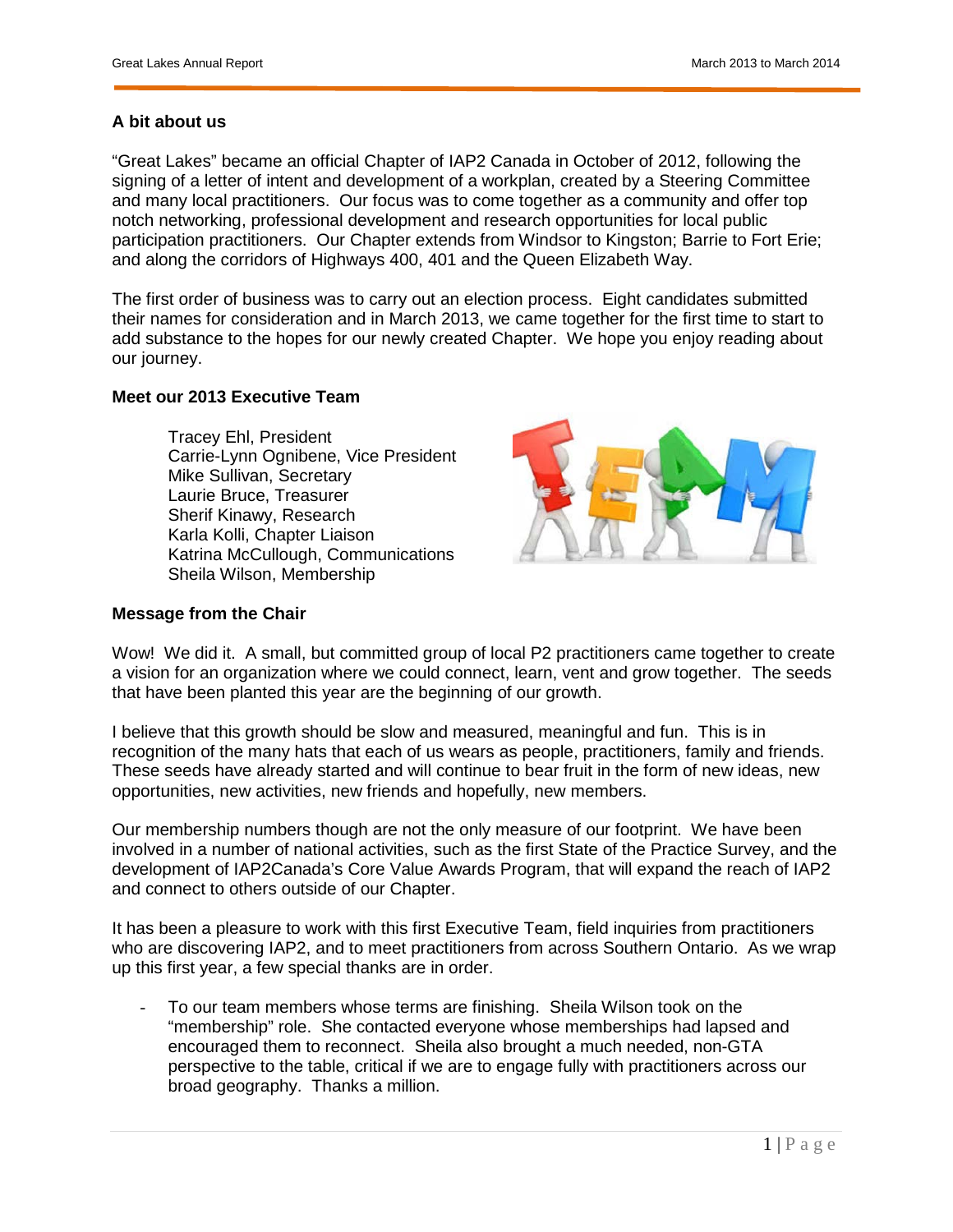Sherif Kinawy has been super active, supportive and effective in both forming the new Chapter and on this first Executive Team. Sherif spearheaded our very first State of the Practice research initiatives, engaging with people from various universities and nationally. Results of the survey were presented during an IAP2 North America webinar. Sherif also planned and hosted numerous networking events, and has regularly contributed to our communications efforts. Congratulations on finishing your studies! Thank you so much!

- To our entire Executive Team for giving of your time, expertise and energy, and drawing on your networks to start and grow something new.
- To the IAP2 Canada board for ongoing guidance, information, technology and financial support. We appreciate your openness to meeting our unique needs and goals. It is appreciated. It is with excitement that we have recently expressed our support for a Chapter Agreement between IAP2 Canada and our Chapter.
- To our guest speakers, Bob Davis, Morgan Boyco and Lee Anne Cameron who made themselves and their experiences available to our membership. Thank you.



Good and meaningful public participation is critical in a wide range of activities for a wide range of organizations. IAP2 gives us a place to meet as a community of practice and get better at what we do. If you have interest and energy in any of the activities IAP2 is currently involved in, there is certainly opportunity locally, nationally and internationally. If you've got new ideas for change and growth, jump in.

# **Highlights of 2013**

*Looking within…*.Over the last year, our Executive Team met seven times both in person and virtually via teleconference. Virtual meetings are critical for inclusion, as we attempt to overcome our geographic dispersion. The team developed templates, a consensus based approach, as well as our strategic direction.

Members of our Executive Team have been active on a number of national committees, including Chapter liaison, which connects all of the Canadian chapters, Outreach and Collaboration, Research, and Core Value Awards. We have worked with IAP2 Canada to develop a Chapter Agreement, as well as have secured collective liability insurance. All of these activities were a necessary step to moving forward.

*Looking out…*Through partnerships with established organizations and building relationships with local practitioners, we have been able to connect with many. We hosted a booth and a networking session in conjunction with the Strategy Institute conference on public consultation. We also hosted a networking and learning session about best practices in digital engagement. Both events were attended by  $10 - 20$  public participation practitioners.

Members of our team authored an article in the Ontario Professional Planners Institute, Ontario Planning Journal titled, *Public Participation: Moving Beyond the Minimum*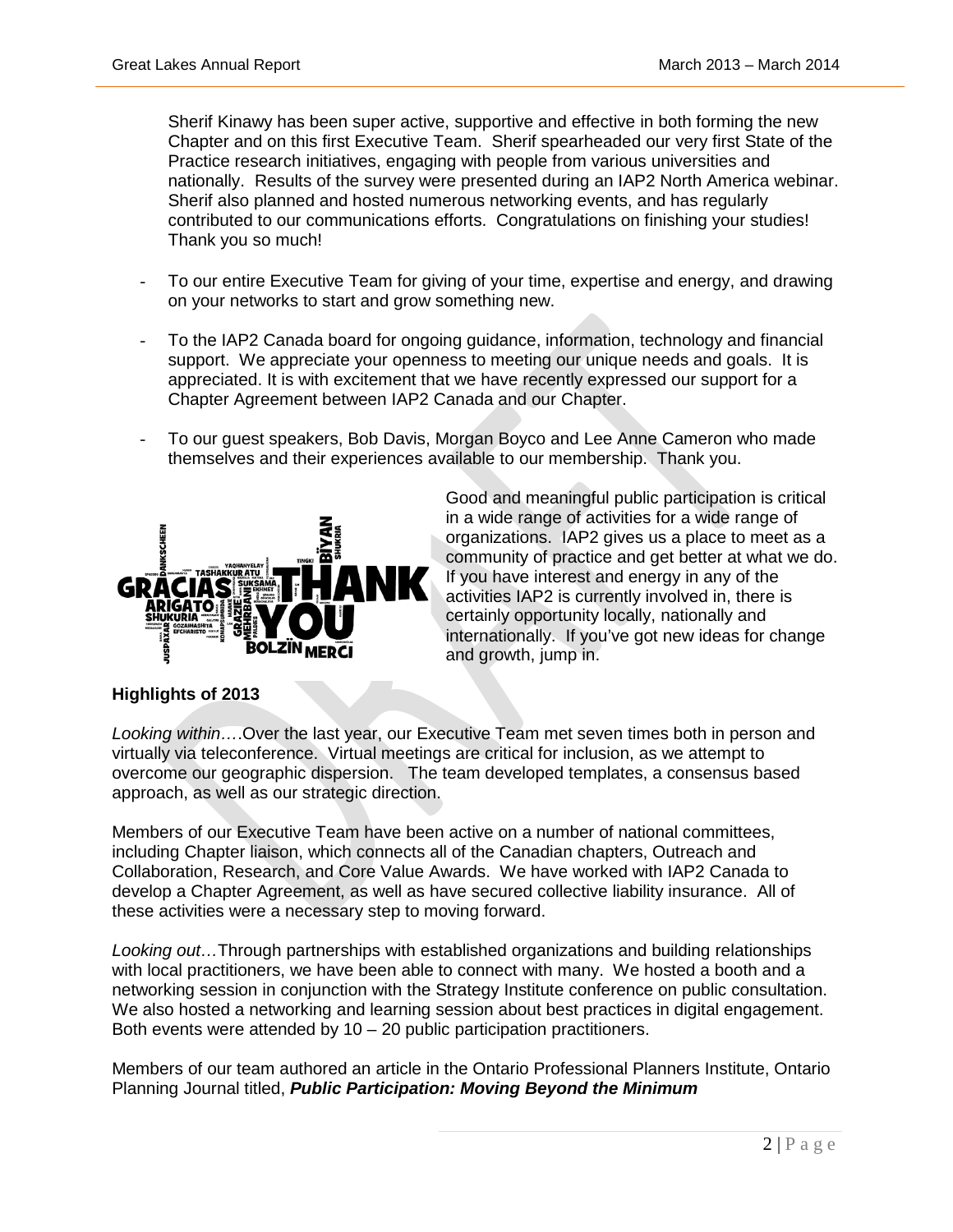**Valuable Tools from the International Association for Public Participation (IAP2).** We are also hosting a short session at OPPI's October Symposium.

As a Chapter, we also connected digitally by establishing a web presence on the IAP2Canada site,<http://www.iap2canada.ca/greatlakes> , distributing a regular e-newsletters, maintaining communications through our e-mail address [greatlakes@iap2canada.ca](mailto:greatlakes@iap2canada.ca) , and initiating a LinkedIn Group.

# **Strategic Direction 2013-2014**

Building on the core values of IAP2, the new IAP2 Great Lakes aspires to advance the practice of public participation by promoting a culture of **connection and sharing** among P2 practitioners (members and non-members) in the Great Lakes region.

To further vision, we will work with members and partners to deliver top notch:

- Learning opportunities
- Social events
- Communication with members and non-members (i.e. practitioners outside of IAP2)
- Development of strategic partnerships (e.g. OPPI, OAIA, etc.)
- Recognition of people and projects
- Advocacy, research and policy development

We recognize that we are a small, volunteer based organization, so we have to choose strategic priorities to ensure our sustainability. For the 2013-2014 timeframe, our priorities are to:

- Host multiple social and/or learning events each year.
- Communicate effectively with both members and non members through e-newsletters, e-mail, the web and telephone outreach.
- Undertake research, recognition and partnership development as opportunities arise.

Through these activities, we aim to demonstrate value for membership, build connections and recognition for good public participation practices and build our membership. We will review our progress regularly to make sure we are staying on track, and we will adjust course as necessary.

#### **Membership**



According to membership numbers published recently in the IAP2 Canada Annual report

[\(http://www.iap2canada.ca/Resources/Documents\)](http://www.iap2canada.ca/Resources/Documents), between March 2013 and March 2014, our chapter grew from 55 members to 58 members. The number does not tell the whole story though, as some previous members did not renew, and new members came onboard. This is modest growth in an area where there is great potential. We also have a long list of people who are "following" our activities and receiving regular